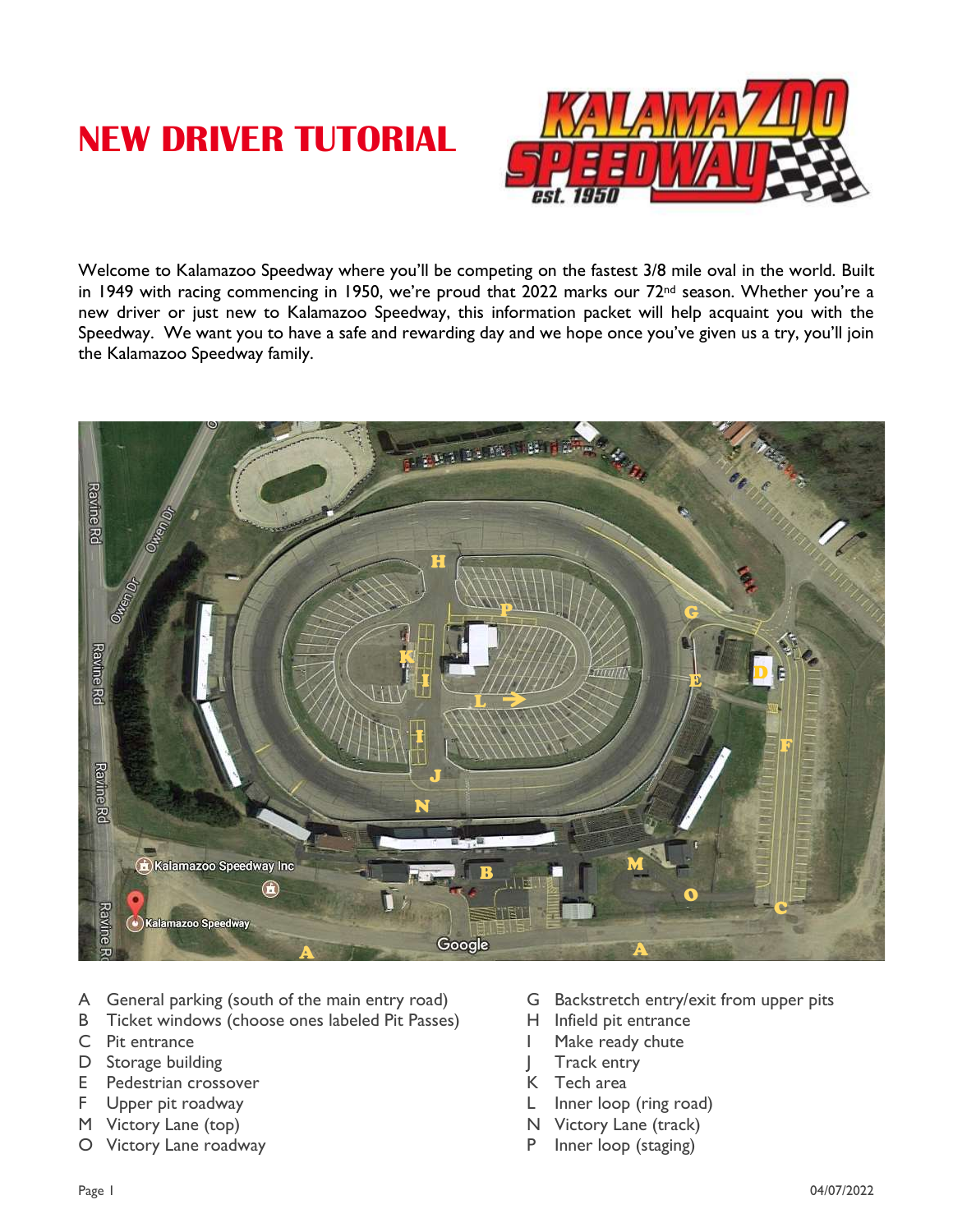# **RACE DAY**

### **Arrival at the Track**

- For most events, pit gates open at 3:30 pm. Qualifying typically begins at 5:30 pm. Plan accordingly in terms of arriving at the track. Only vehicles hauling trailers may park in the pits; other personal vehicles may be parked in the general parking area [A].
- Stop at the ticket office [B] to sign in (even if you have purchased a Pit Pass Punch Card). Registration through MyRacePass should be complete. A "hard pass" will be issued once it is complete; this will expedite future stops at the ticket office.
- $\stackrel{\ast}{\bullet}$  While at the ticket window, drivers will sign applicable release waiver(s), receive a pit pass and transponder. Drivers 17 and under are reminded to have completed the Minor Waiver Form prior to arriving at the track.
- $\overset{\bullet\bullet}{\rightarrow}$  Wearing the pit pass (wristband), head to the pit area [C].
- $\frac{46}{7}$  Each driver must have a RACEceiver (a one-way communication device that allows track officials to communicate with drivers). A small number of RACEceivers are available for rent or purchase; these may only be obtained from the infield tower. Request how it works if unfamiliar with its use.
- $\frac{46}{7}$  Transponders must be placed in a protective mounting pouch; no plastic pouches permitted. Pouches are available for purchase at the infield tower. Request direction from a uniformed official if unfamiliar with its proper placement on the car.
- Unless otherwise directed, all cars should plan to pass through tech [K] BEFORE qualifying. Plan accordingly; do not wait until the last minute. Drivers may be required to pass through tech a second time when requested or following a top placement in a feature. If tech is backed up, officials will point drivers to circle the inner loop (ring road) counterclockwise [L].

### **Race Day Schedule**

- The typical order for race day is qualifying, then heat races followed by the feature events. A race day schedule will always be published on the Speedway website no later than the Thursday prior to race day. It is recommended that teams print out a copy of the schedule and bring it with them to the track. Schedules will be posted trackside in the infield on the front of the concession stand, on the red storage building [D] in the main upper pits as well as on the board in the rear upper pit area. Occasionally, weather and/or other circumstances cause schedule adjustments.
- Do not miss your class's call to line up.
- Drivers in the upper pit areas may use the pedestrian crossover [E] next to the red storage building to access the infield pit area to purchase tires or visit the tower. Modern restrooms and concessions are located on the midway. Both are also offered in the infield with modern restrooms also available in the upper pits.

### **Qualifying**

- $\overline{7}$  Typically the first class to qualify may do so as early as 5:20 pm. This means drivers will be in line in the infield make ready chute at least 15 minutes before then.
- Herry Upper Pits: A uniformed race official will line up all drivers (as well as each subsequent class) in the twoway upper pit roadway [F] (located between the two sets of pit stalls). Once lined up, drivers will wait for a uniformed race official to direct drivers to the infield (lower) pit area. Drivers will be released from the upper pits in turn two [G] and immediately enter the infield pits from the backstretch [H]. Once in the infield pit area, a uniformed race official will direct drivers to line up in the make ready chute [I].
- Infield Pits: Drivers will drive around the one-way ring road [L] to the ring road staging area [P]. A uniformed race official will direct drivers into the make ready chute [I].
- Over the RACEceiver, drivers will hear a countdown from 5 ending with the word "green". At this point, the qualifying session starts and a uniformed race official will direct the first group of drivers in line onto the track [J]. All lap times are recorded; even those spent getting up to speed.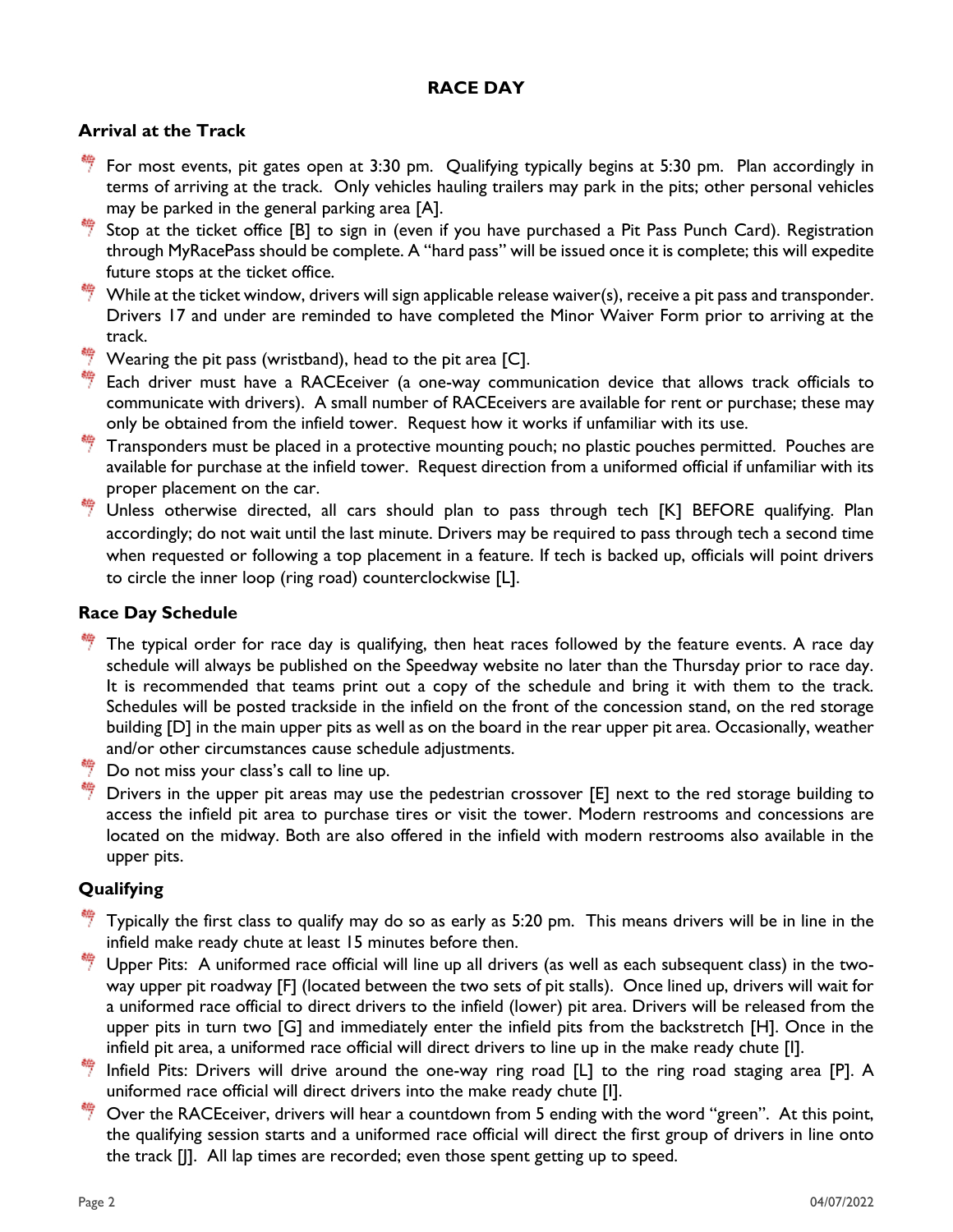- As drivers from the initial group exit the track, additional drivers will be directed onto the track. Stay below the yellow line (toward the inside wall) until enough speed has been gained to merge into existing traffic. (See Group Qualifying [Driver tab] for additional information on qualifying.)
- Attempting to record a slower qualifying time to achieve a more favorable starting position later is done so at a driver's peril. Each class has a breakout limit. For the Zoo Stock this is 0.5 seconds; it is tighter for all other classes. This means if a Zoo Stock driver's fastest lap in qualifying is 18.500, the driver may run no faster than an 18.000 in the heat race and feature. Going faster than 18.000 seconds will result in being black flagged. For only the Zoo Stock class, there is a limit to how fast you may compete in the class. For the 2022 season this time is set at 16.750 (subject to change); exceeding this speed will result in the driver being immediately moved up to the Outlaw Front Wheel Drive class for the remainder of the season.
- Exiting the track Upper pits: When ready to pull off the track under green flag conditions, move to the upper groove (near the outside wall) and maintain speed through the finish line. Going into turn one, speed may be reduced while driving above the yellow line. Exit the track slowly through the upper pits exit/entry [G]. This is a blind turn; do not make the turn at more than 5-10 MPH.
- Exiting the track Lower pits: Drivers pitting in the infield will enter the pits along the backstretch and may turn right on to the ring road or proceed straight and turn left past the infield tower/concession, depending on pit stall location.
- $\frac{46}{7}$  If a driver wants to make another qualifying run, coordinate this through a uniformed race official, there may or may not be sufficient time left in the qualifying session.

After qualifying is complete, the starting line-ups will be posted at the same locations as the schedules.

# **Heat Races**

- Heat races, when scheduled, begin at 7:30 pm sharp.
- Pay attention to announcements over the PA and the posted schedules.
- Drivers should be wearing all safety equipment (except the helmet), be securely strapped into the car and in line in the upper pit roadway two races prior to the time the respective class is scheduled to race. This is also true for drivers pitting in the infield. Heat races go rapidly; do not miss the call to line up.
- When instructed by a uniformed race official, head to the infield pit area (exiting the upper pit area in turn 2 and entering the lower pit area from the backstretch). Once in the infield pit, a uniformed official will direct drivers to their starting positions. Drivers in the infield should proceed along the ring road to the ring road staging area where a uniformed race official will direct drivers into the make ready chute.
- For comfort purposes, it is permissible to put the helmet on while waiting in the make ready chute.
- Stay close to your car. Heat races go by quickly, know when your feature is scheduled to run and be ready; this is especially true for the class scheduled to run its feature races first in the lineup.
- Drivers are lined up for heat races based on qualifying times. Faster qualifiers are in the back with slower qualifiers to the front.
- Photos of heat race winners are taken on the track in front of the Kalamazoo Speedway painted wall sign near the finish line [N]. The car should have the nose pointed toward the finish line and drivers should remain in their cars.

### **Features**

- Typically, any necessary Last Chance races for the upper classes will run before other scheduled features.
- Know when your feature is to run and be ready. Announcements are made over the PA; however, drivers are responsible for knowing when their feature will run and paying attention.
- $\frac{4}{7}$  Drivers will be lined up in the upper pit roadway until being sent to the infield pit area to be merged with drivers pitting there.
- Uniformed race officials will line drivers up in the proper starting order in the make ready chute.

#### 说 Remember to

- $\sqrt{N}$  watch the flagman;
- $\mathbb{R}$  know what each flag means; and,
- $\mathbb{R}$  watch for caution lights.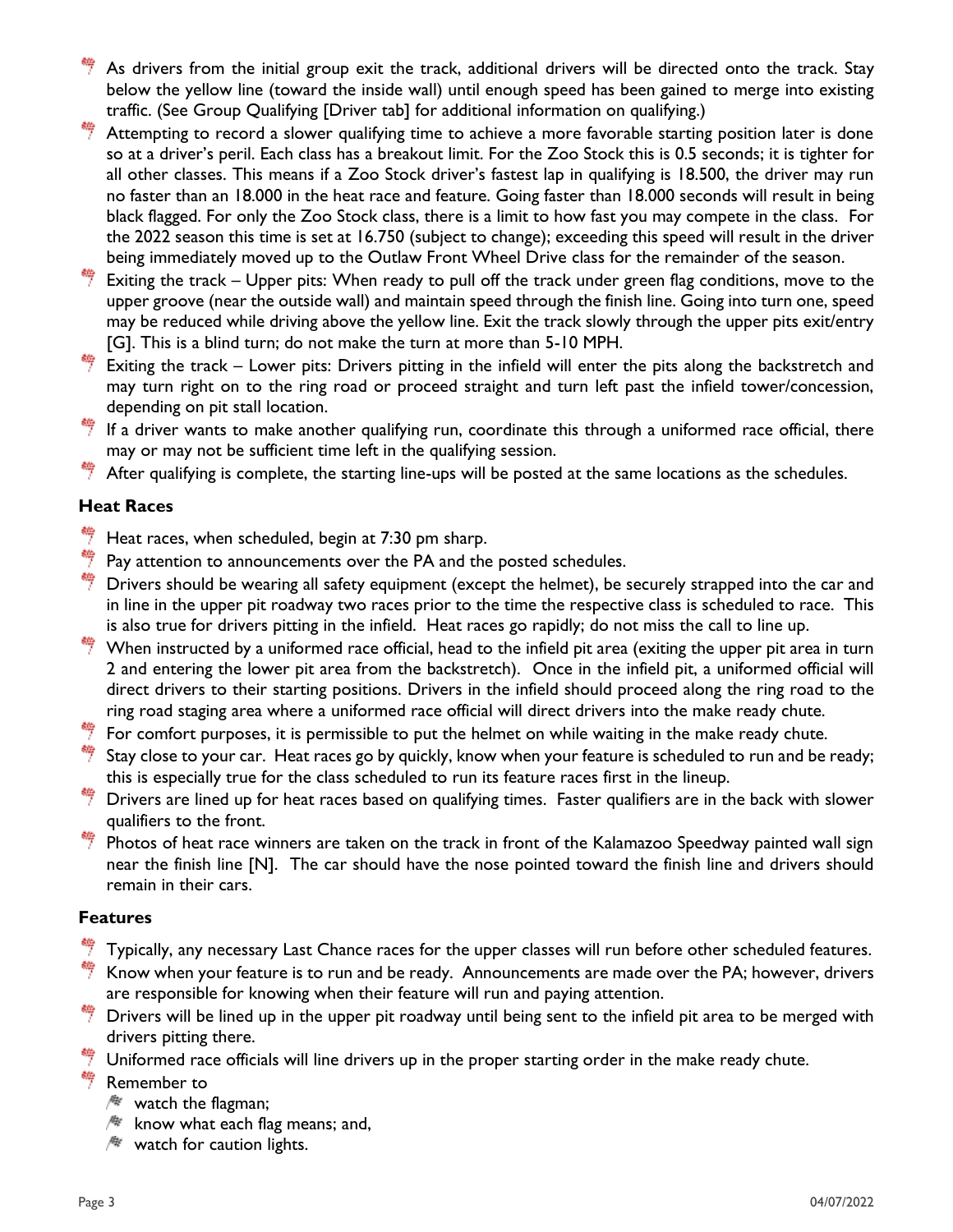- $\mathbb A$  Make sure the RACEceiver is on and tuned to the correct channel. Race with respect for yourself, your car, as well as competitor's cars. Be alert, be aware and have a good time.
- It is permissible to make a pit stop for car adjustments under green or yellow flag conditions. Keep in mind the feature is a relatively short race (with cars under green flag racing putting in lap speeds between 13 and 20 seconds per lap).
- Except for specialty races and the last feature of the night, photos of feature race winners are typically taken in Victory Lane [M]. (Use entrance/exit to upper pits [G], follow the upper pit roadway toward the main pit gate [C] turning right at the gate immediately before exiting the pits [C] and follow the Victory Lane roadway [O] to the Victory Lane sign. Pull up in front of the sign [driver's side next to the sign]. Track photographers will present the trophy). When photos are taken on the track, they will be taken in front of the Kalamazoo Speedway painted wall sign near the finish line [N]. The car should have the nose pointed toward the finish line; drivers should remove their helmets and exit the car.

# **GENERAL INFORMATION**

# **Safety Equipment**

- $\overline{P}$  It is the driver's responsibility to look over and upgrade all personal safety equipment: a full containment seat, a head and neck restraint, a fuel cell with all of the proper check valves in place, an up-to-date fire suit including proper undergarments, gloves, socks and shoes that are SFI/I approved and Snell 2015 rated are highly recommended. Failure to wear any of these items will result in being black flagged.
- All cars will be equipped with a minimum 5-point seat belt harness with 3" wide belts. All belts should be properly mounted and should be no older than 3 years.
- Each car will be equipped with a taut driver's side window net with quick release. Drivers will be black flagged for failure to have the window net secured when entering the track to race.
- Before entering the track, pull on the shoulder and lap belt straps to make sure they are tight. If a caution comes out, give them another tug to make sure they are still tight.
- If a driver is unsure about whether belts are properly buckled or helmet secure, ask for assistance from a uniformed race official. Safety is a top priority at Kalamazoo Speedway.

### **General Information and Rules**

- Do not enter the racetrack without the direction of a uniformed race official.
- Always drive on the right side of the upper pit roadway (as if driving on a public road); the infield roadway is one-way (counterclockwise).
- Pit speeds will not exceed 10 miles per hour.
- $\frac{46}{7}$  When coming out of turns two and four, cars will want to push up the racetrack.
- During a race, if you need to pull into the upper pit area and are unable to exit the track in turn two, ride around the bottom apron of the track. Pull off the track on the backstretch. If the car can't make it that far, it is acceptable to carefully pull off the track on the front stretch.
- $\frac{46}{7}$  When entering the track under green flag conditions, stay on the low side of the track (when entering from the infield) until you are up to speed. When entering from the upper pit area in turn two stay on the high side until up to speed.
- $\frac{4}{7}$  Always keep an eye out for people walking or driving in the pit areas.
- $\frac{46}{7}$  The use of any alcoholic beverage, marijuana, controlled substances or illicit drugs is prohibited in the pit areas. If a driver is found consuming any of these, they will forfeit the privilege of racing for the evening.
- Kalamazoo Speedway does not tolerate physical violence or verbal altercations. Drivers are responsible for the friends and family accompanying them into the pit areas.